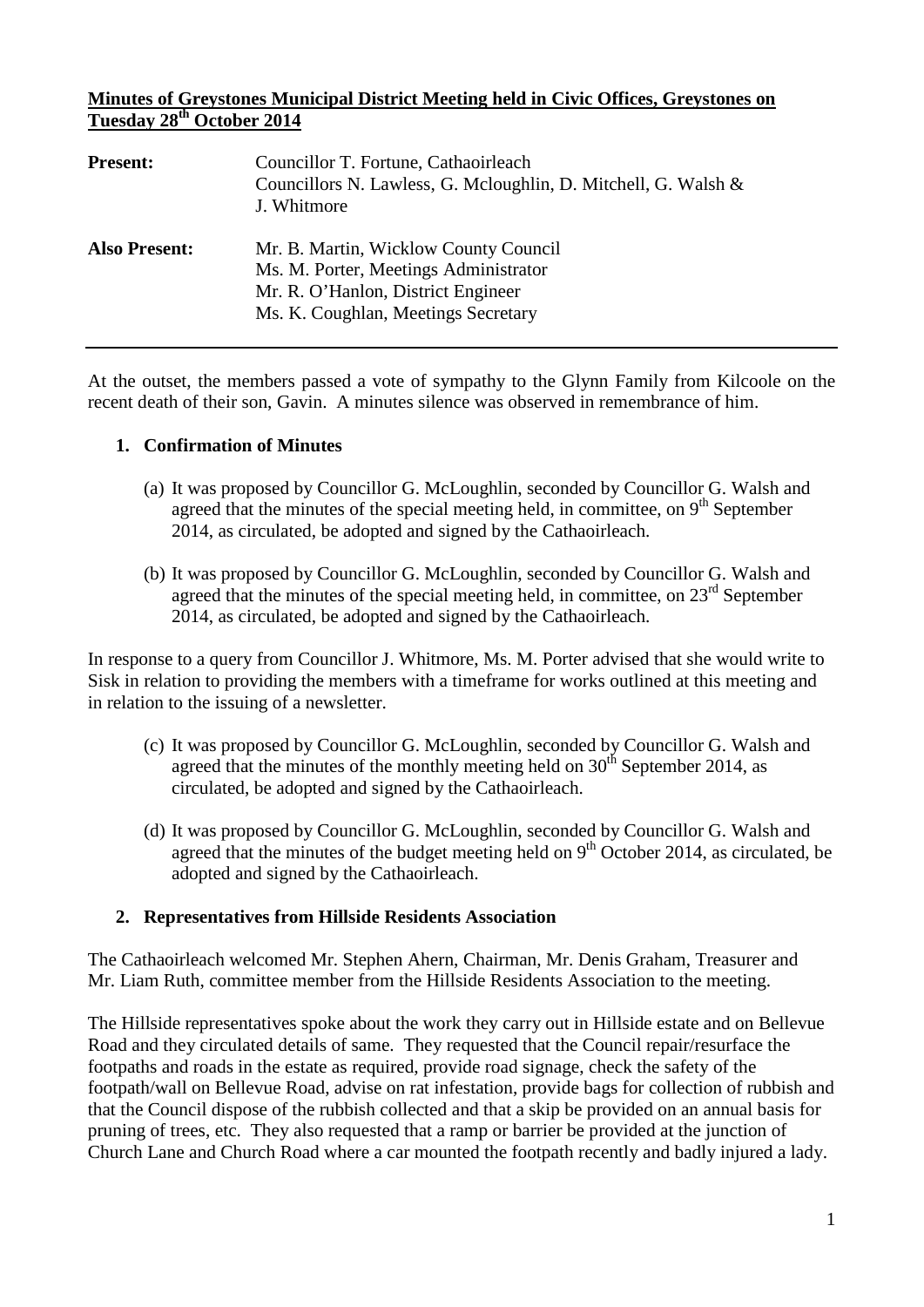It was agreed that the District Engineer would look at the issues raised and revert to the Residents Association in due course.

# **3. Progress report on Greystones harbour development**

A report outlining progress on the Greystones harbour development was circulated to the members.

Following discussion it was agreed to seek details from Sean Quirke in relation to a follow up meeting to discuss facilities for local fishermen. It was also agreed to ask that a timeframe for proposed works be provided as well as a notice warning of the slant on the pier surface, and the publication of a newsletter. Members also agreed that Councillor G. McLoughlin seek funding for a suitable graphic design on the wall at the marina that is currently used for advertising boat sales.

### **4. Date and arrangements for presentation to former Town Councillors**

Following discussion on this matter it was agreed to present the thirty-two former Town Commissioners/Councillors with a small crystal presentation piece at 8.00 p.m. on Tuesday 9<sup>th</sup> December 2014 following the December monthly meeting which it was agreed would start at 7.00 p.m. It was also agreed to have tea/coffee and biscuits available at the event.

### **5. Traffic congestion and solution for the three schools at Blacklion**

Following discussion on this matter it was agreed that the Council consider temporarily turning off the traffic lights at the Lidl junction so that the Gardai could monitor the situation to see if there was any improvement. It was further agreed that the Council consider the possibility of providing a left turning filter lane and consider moving the bus stop to the north of the junction in an effort to improve traffic flow.

### **6. Notices of Motion:**

(a) Motion in the name of Councillor N. Lawless (deferred from September meeting): "I propose that we the GMD set up a local Garda Liaison committee consisting of us the local councillors and our community Garda in the area. With the new JPC now centralised on a county level, my fear would be that as a district we would not be getting information on a local level about our area. I feel that continual contact with our Garda is vital for us as local representatives to know what is going on in our areas and what the needs might be. I am suggesting that the committee meetings be held on an evening other than our GMD meetings and that we hold them once or twice a month. I'm happy to leave times open to suggestions for other members."

This motion was agreed and following discussion it was agreed to ask that the matter be considered by the County Wicklow JPC and that a copy of the correspondence to the JPC Administrator be sent to Superintendent Pat Ward for his information.

(b) Motion in the name of Councillor J. Whitmore:

"That the Council report on the progress of opening the link road in Holywell, Kilcoole, including outlining what road safety measures, if any, are to be put in place in response to concerns raised by local residents, and what the timelines are for those works".

A report outlining the position in relation to the notice of motion was circulated to the members.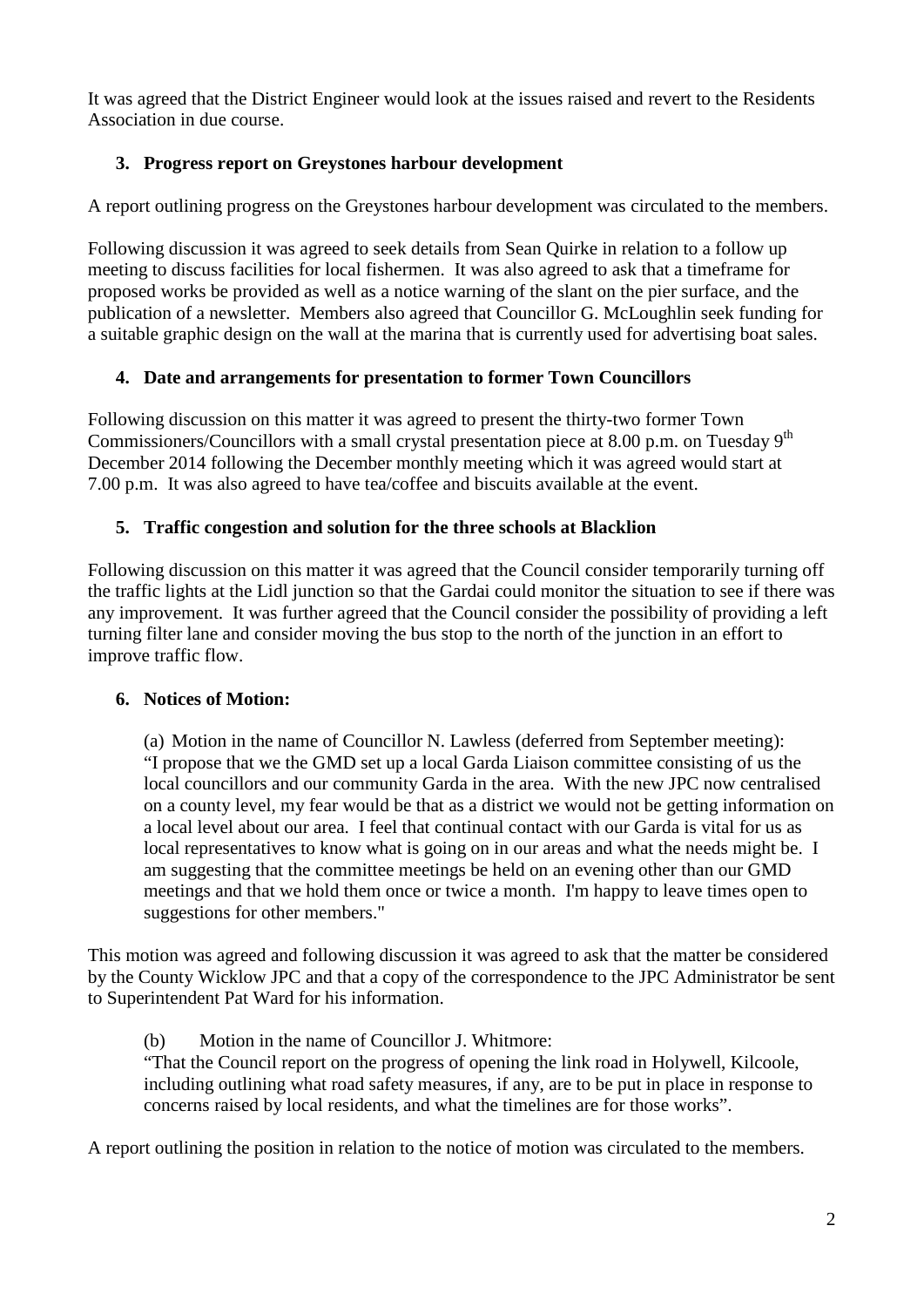The District Engineer stated that this road was currently closed and would remain closed until it was taken in charge.

(c) Motion in the name of Councillor J. Whitmore:

"That the Council examine (and cost) the possibility of extending the playground on Mill Road, Greystones to include the grassed area currently within the boundaries of the Town Council Offices".

This motion was agreed by the members and a report from the Council that was circulated stated that the Council was already considering the extension of the playground. Following discussion it was agreed to request the Council to consider moving the railing beside the playground at the south beach to provide additional playing area for children as a temporary measure and that consideration be given to fully extending the playground and equipment going forward.

(d) Motion in the name of Councillor J. Whitmore: "That the MD request a meeting with Eircom representatives to discuss the roll-out of eFibre in the District, including timelines for connection".

This motion was passed and following discussion it was agreed to request representatives from Eircom to attend a meeting of the Municipal District to discuss the matter.

(e) Motion in the names of Councillors D. Mitchell & G. McLoughlin: "A design for a path on Sea Road to Kilcoole Station was produced a year ago, when can we expect progress on this".

A report outlining the position in relation to this matter was circulated to the members. Following discussion members asked that this matter be progressed as soon as possible and that urgent consideration be given to providing a white line down the centre of Sea Road and to marking the area at Holywell where the footpath juts out into the road. Members also raised the issue of buses being unable to pass at the new footpath at the Sea Road junction.

(f) Motion in the names of Councillors D. Mitchell  $& G.$  McLoughlin: "Double yellow lines should be placed outside Delgany Church to control parking on this narrow and busy road".

Members were circulated with a report that outlined the situation in relation to this matter.

(g) Motion in the nane of Councillor G. Walsh:

"A proposal to carry out a review on the traffic calming measures in place on Bellevue Road, Greystones. Are the ramps/cushions in situ there excessive in number? Is the design of these ramps/cushions suitable in that there is ample examples of motorists taking avoidance measures by manoeuvring out onto the incorrect side of the roadway on approaching them in order to avoid damage? Are they a factor in motorists opting to use Church Lane, a less suitable road for traffic?"

A report was circulated to the members outlining the situation in relation to this matter.

(h) Motion in the names of Councillors G. McLoughlin & D. Mitchell: "That Wicklow County Council provides as a matter of urgency traffic calming measures on the Kilcoole to Newtown Road via Bulford including 50km signage and consider reducing this speed limit further".